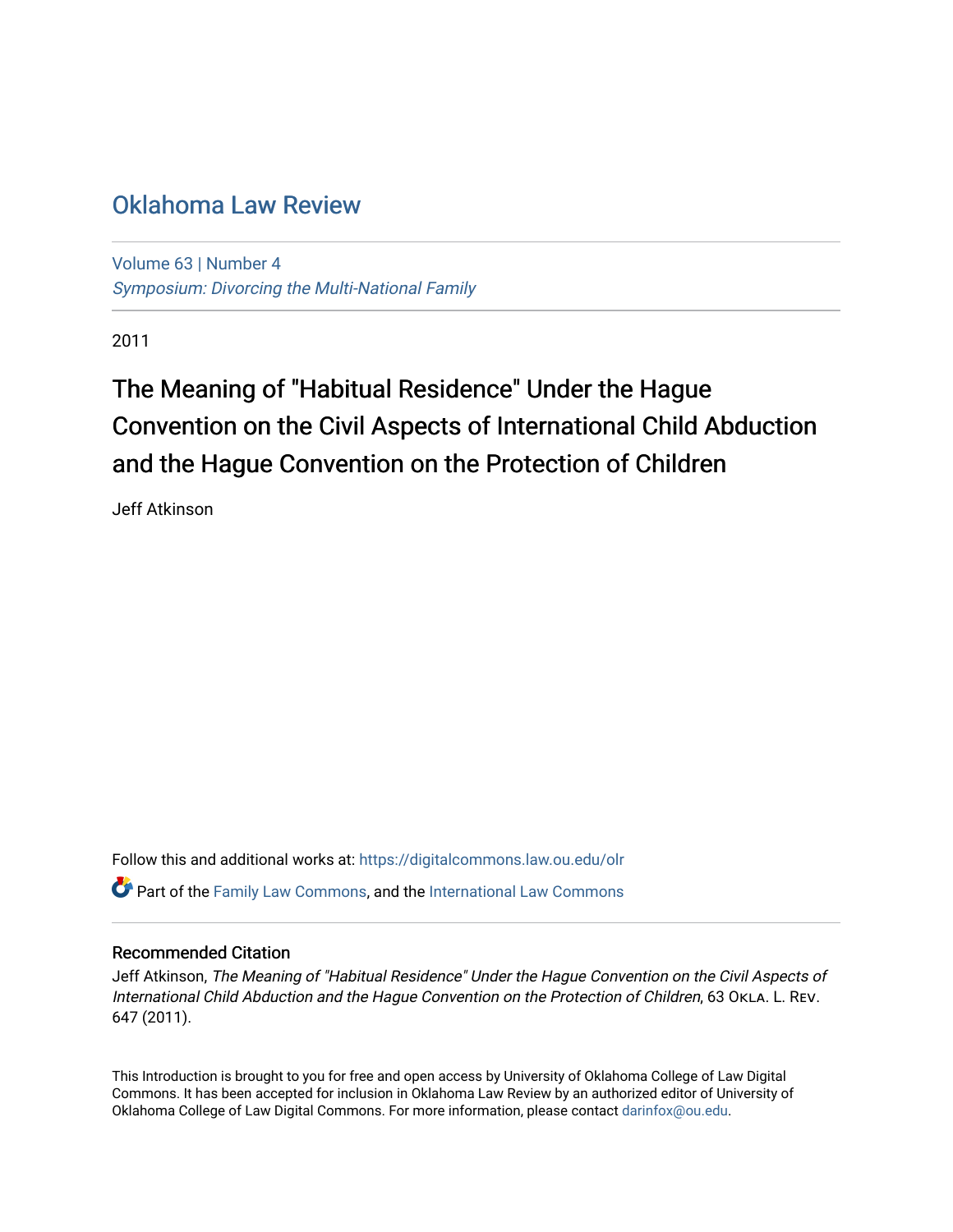## THE MEANING OF "HABITUAL RESIDENCE" UNDER THE HAGUE CONVENTION ON THE CIVIL ASPECTS OF INTERNATIONAL CHILD ABDUCTION AND THE HAGUE CONVENTION ON THE PROTECTION OF CHILDREN

#### JEFF ATKINSON\*

#### *Table of Contents*

| I. Importance of "Habitual Residence" in Hague Convention Cases  647 |  |
|----------------------------------------------------------------------|--|
|                                                                      |  |
| III. Need for "Settled Purpose;" General Description of "Habitual    |  |
|                                                                      |  |
|                                                                      |  |
| V. Factors Considered When Determining "Habitual Residence"  654     |  |
|                                                                      |  |
| B. Factors Related to Acclimatization of the Child 656               |  |
| VI. Comparison of "Habitual Residence" and Jurisdictional Principles |  |
|                                                                      |  |
|                                                                      |  |
|                                                                      |  |

*I. Importance of "Habitual Residence" in Hague Convention Cases*

The Hague Convention on the Civil Aspects of International Child Abduction<sup>1</sup> provides for the prompt return of children who have been

<sup>\*</sup> Copyright, 2011, Jeff Atkinson. Jeff Atkinson teaches at DePaul University College of Law, Chicago. He also serves as a professor-reporter for the Illinois Judicial Conference, responsible for training Illinois judges in Family Law. Professor Atkinson is the author of four books on Family Law, including MODERN CHILD CUSTODY PRACTICE (2d ed. LexisNexis 2010). The author's e-mail address is: JAtkin747@aol.com.

<sup>1.</sup> Convention on the Civil Aspects of International Child Abduction, Oct. 25, 1980, T.I.A.S. No. 11,670 (entered into force Dec. 1, 1983) [hereinafter CCAICA]; *see also* Hague International Child Abduction Convention; Text and Legal Analysis, 51 Fed. Reg. 10,494 (Mar. 26, 1986). Drafting of the Hague Convention on the Civil Aspects of International Child Abduction was concluded at the Hague in the Netherlands on October 25, 1980. *See id.* The United States Senate ratified the Convention in October 1986. The text of the Convention and related materials are available online. *See* Full Text: *Convention of 25 October 1980 on the Civil Aspects of International Child Abduction*, HAGUE CONFERENCE ON PRIVATE INTERNATIONAL LAW, http://www.hcch.net/index\_en.php?act= conventions.text&cid=24 (last visited June 24, 2011). The U.S. State Department's website also contains material regarding International Parental Child Abduction. *See International Parental Child Abduction*, TRAVEL.STATE.GOV., http://travel.state.gov/abduction/abduction\_580.html (last visited June 24,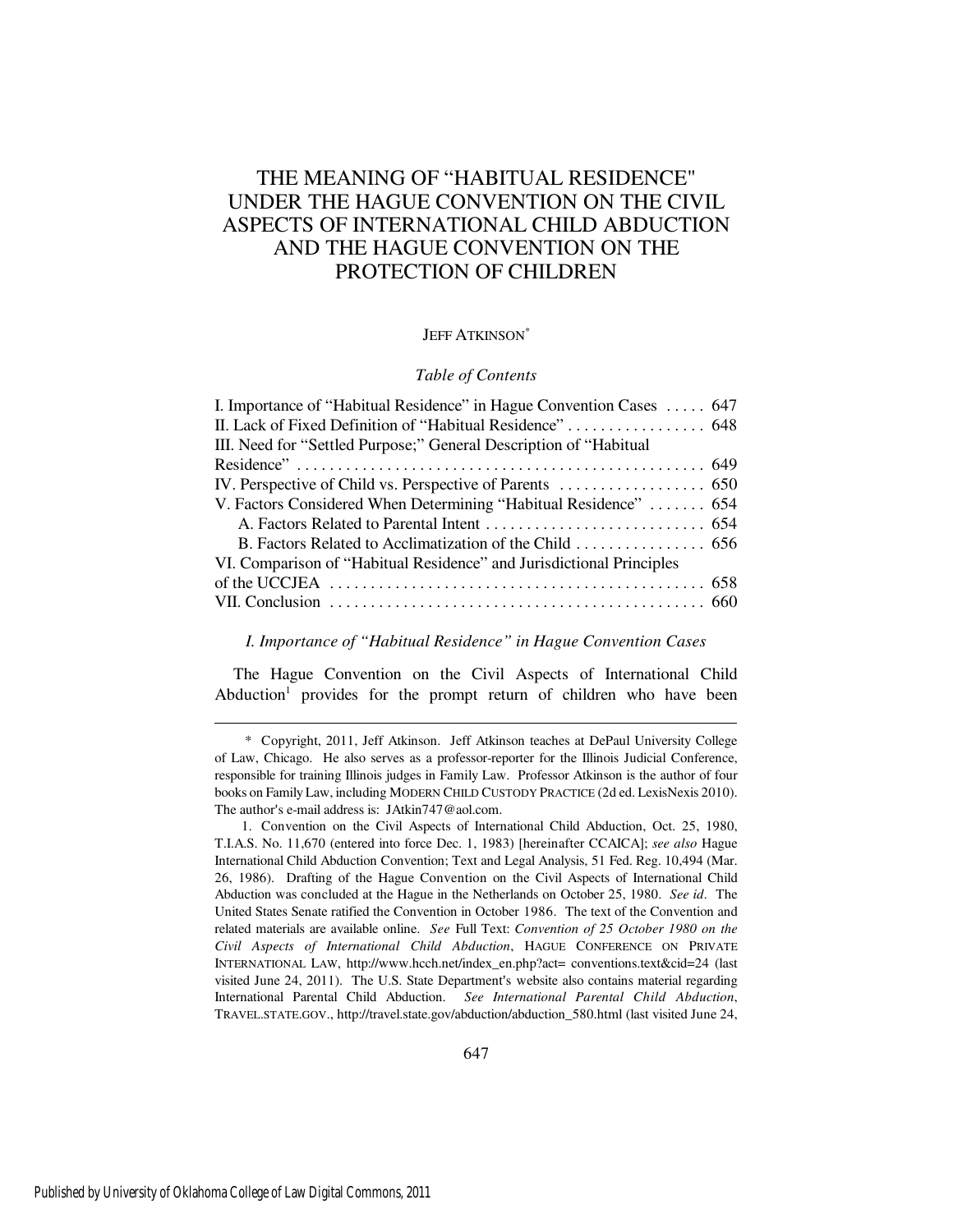wrongfully taken from their state of habitual residence or wrongfully retained outside their state of habitual residence.<sup>2</sup> Thus, a key element of an action under the Hague Convention is ascertainment of the child's state (country) of habitual residence. If a state from which a child is taken not found to be the child's habitual residence, the return remedy of the Convention is not available.<sup>3</sup>

Under the International Child Abduction Remedies Act (ICARA), the burden of proof for proving the child's state of habitual residence is preponderance of the evidence.<sup>4</sup>

The meaning of "habitual residence" also is important for another Family Law Convention - the Hague Convention on the Protection of Children which determines which country has jurisdiction to determine a child's custody or protect a child's property.<sup>5</sup> The United States ratified the convention in 2010.<sup>6</sup>

#### *II. Lack of Fixed Definition of "Habitual Residence"*

The Hague Abduction Convention does not define "habitual residence." The term is commonly used in international conventions covering a variety of subjects, and the drafters of the conventions deliberately avoided seeking

<sup>2011).</sup> 

<sup>2.</sup> *See CCAICA*, *supra* note 1, at art. 3 ("The removal or the retention of a child is to be considered wrongful where  $-$  (a) it is in breach of rights of custody attributed to a person, an institution or any other body, either jointly or alone, under the law of the State in which the child was habitually resident immediately before the removal or retention; and (b) at the time of removal or retention those rights were actually exercised, either jointly or alone, or would have been so exercised but for the removal or retention."); *CCAICA*, *supra* note 1, at art. 12 ("Where a child has been wrongfully removed or retained in terms of Article 3 and, at the date of the commencement of the proceedings before the judicial or administrative authority of the Contracting State where the child is, a period of less than one year has elapsed from the date of the wrongful removal or retention, the authority concerned shall order the return of the child forthwith.").

<sup>3.</sup> *See* Holder v. Holder, 392 F.3d 1009, 1014-15 (9th Cir. 2004).

<sup>4.</sup> *See* 42 U.S.C.  $\S$  11603(e)(1) (2006) ("A petitioner in an action brought under subsection (b) of this section shall establish by a preponderance of the evidence  $-$  (A) in the case of an action for the return of a child, that the child has been wrongfully removed or retained within the meaning of the Convention . . . ."); Robert v. Tesson, 507 F.3d 981, 994-95 (6th Cir. 2007); Humphrey v. Humphrey, 434 F.3d 243, 246 (4th Cir. 2006).

<sup>5.</sup> *See* Convention on Jurisdiction, Applicable Law, Recognition, Enforcement and Cooperation in Respect of Parental Responsibility and Measures for the Protection of Children, Oct. 19, 1996, 2204 U.N.T.S. 39130, *available at* http://hcch.e-vision.nl/upload/conventions/ txt34en.pdf.

<sup>6.</sup> Press Release, U.S. Sec'y of State, U.S. Signature of the Child Protection Convention (Oct. 22, 2010), http://www.state. gov/secretary/rm/2010/10/149860.htm.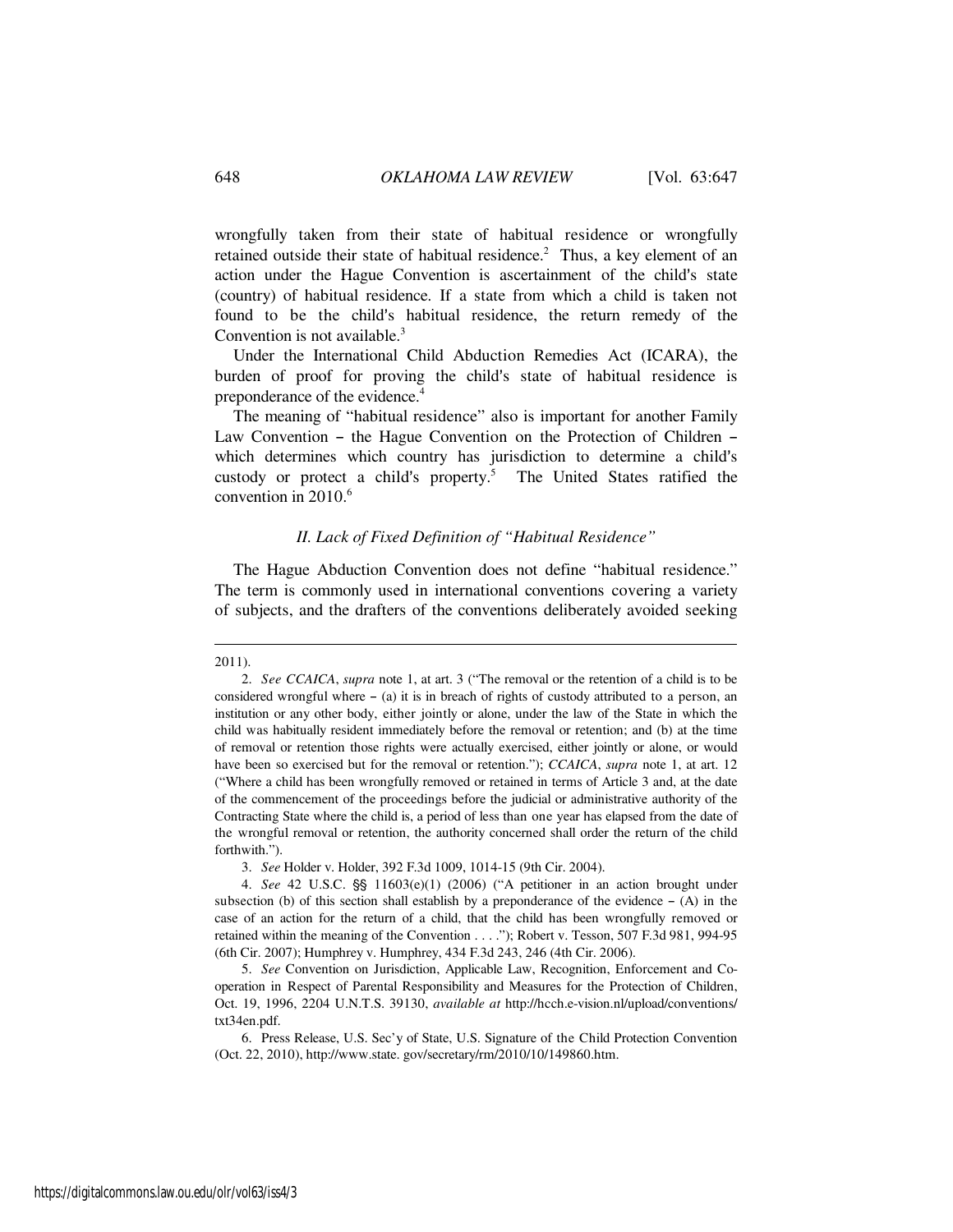to impose a precise, fixed definition. A 1989 Hague Convention case from the United Kingdom, *In Re Bates*,<sup>7</sup> frequently cited in the United States,<sup>8</sup> stated: "It is greatly to be hoped that the courts will resist the temptation to develop detailed and restrictive rules as to habitual residence, which might make it as technical a term of art as common law domicile. The facts and circumstances of each case should continue to be assessed without resort to presumptions or pre-suppositions."<sup>9</sup>

Courts in the United States also have noted that the Convention does not provide a definition of "habitual residence."<sup>10</sup> The Ninth Circuit Court of Appeals said the decision to not include a definition of "habitual residence" in the Convention "has helped courts avoid formalistic determinations but also has caused considerable confusion as to how courts should interpret 'habitual residence.'"<sup>11</sup>

#### *III. Need for "Settled Purpose;" General Description of "Habitual Residence"*

In *In re Bates*, the court described "habitual residence" as follows:

[T]here must be a degree of settled purpose. The purpose may be one or there may be several. It may be specific or general. All that the law requires is that there is a settled purpose. That is not to say that the propositus intends to stay where he is indefinitely. Indeed his purpose while settled may be for a limited period. Education, business or profession, employment, health, family or merely love of the place spring to mind as common reasons for a choice of regular abode, and there may well be many others. All that is necessary is that the purpose of living where one does has

<sup>7.</sup> No. CA 122.89, 1989 WL 1683783 (UK), High Court of Justice, Family Division Court, Royal Court of Justice (1989).

<sup>8.</sup> *See generally* Miller v. Miller, 240 F.3d 392, 400 (4th Cir. 2001); Feder v. Evans-Feder, 63 F.3d 217, 222-24 (3d Cir. 1995); Friedrich v. Friedrich, 983 F.2d 1396, 1401 (6th Cir. 1993).

<sup>9.</sup> *In re Bates*, 1989 WL 1683783, at \*13 (quoting 1 DICEY & MORRIS ON THE CONFLICT OF LAWS 166 (Lawrence Collins et al. Eds., 11th ed. 1987)).

<sup>10.</sup> *See, e.g.*, Nicolson v. Pappalardo, 605 F.3d 100, 103-04 (1st Cir. 2010); Gitter v. Gitter, 396 F.3d 124, 131 (2d Cir. 2005); Silverman v. Silverman, 338 F.3d 886, 897 (8th Cir. 2003), *cert. denied*, 540 U.S. 1107 (2004); Mozes v. Mozes, 239 F.3d 1067, 1071 (9th Cir. 2001); *see also* Linda Silberman, *Hague Convention on International Child Abduction: A Brief Overview and Case Law Analysis*, 28 FAM. L.Q. 9, 20 (1994) ("The Convention does not provide a definition of habitual residence, but identifying the State of habitual residence is critical.").

<sup>11.</sup> Holder v. Holder, 392 F.3d 1009, 1015 (9th Cir. 2004).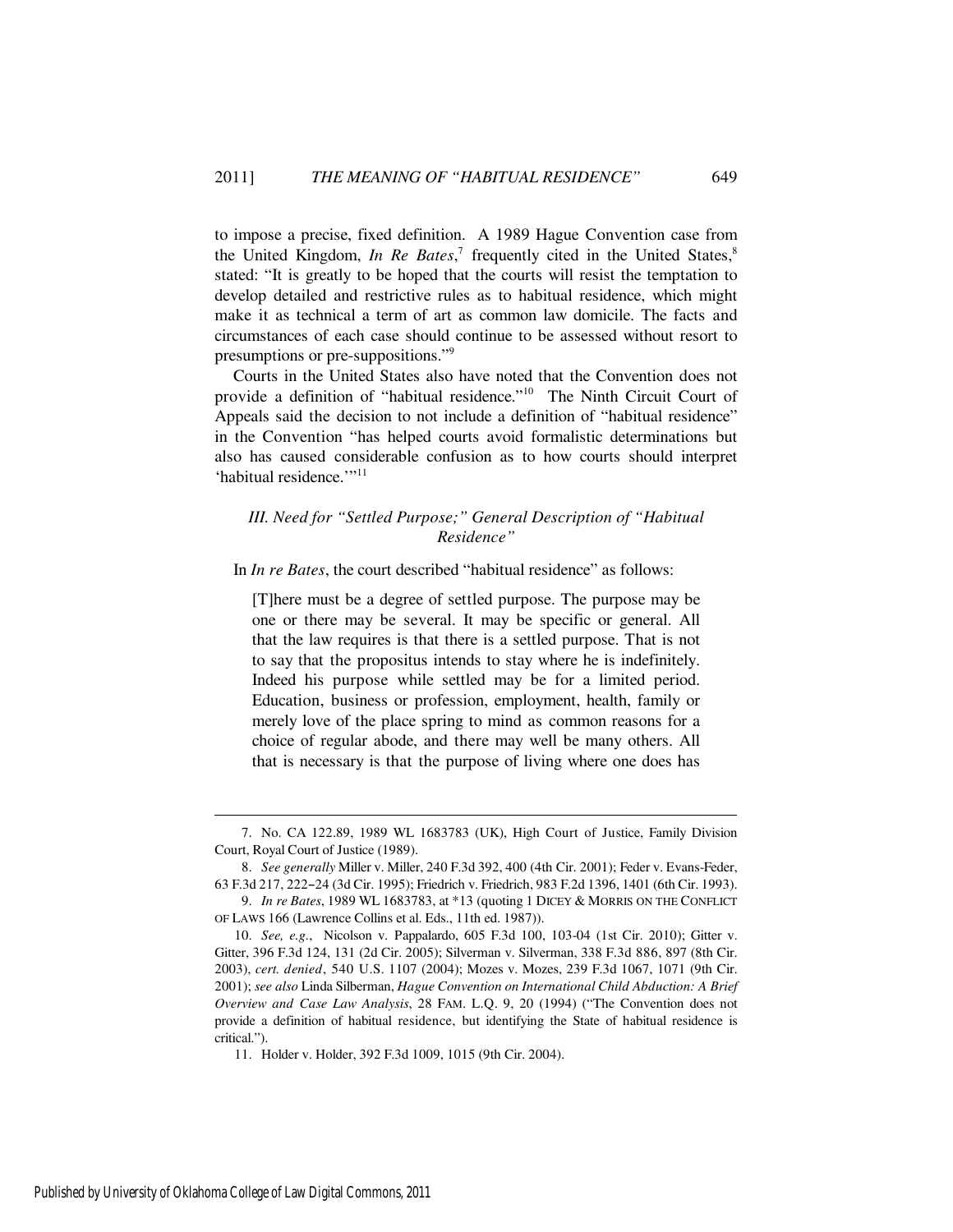a sufficient degree of continuity to be properly described as settled<sup>12</sup>

It is generally agreed a person can have only one habitual residence at a time,<sup>13</sup> although as the Ninth Circuit has noted, "The exception would be the rare situation where someone consistently splits time more or less evenly between two locations, so as to retain alternating habitual residences in each."<sup>14</sup> Determination of habitual residence "is a fact-specific inquiry that should be made on a case-by-case basis. Moreover, . . . a parent cannot create a new habitual residence by wrongfully removing and sequestering a child."<sup>15</sup> The issue of "settled intention" does not depend on express declarations alone.<sup>16</sup> "Settled intention" can be "manifest from one's "Settled intention" can be "manifest from one's actions; indeed, one's actions may belie any declaration that no abandonment was intended."<sup>17</sup>

#### *IV. Perspective of Child vs. Perspective of Parents*

Courts in the United States differ regarding the degree to which habitual residence should be determined from the perspective of the child versus the perspective of the parents.

The Sixth Circuit Court of Appeals in *Friedrich v. Friedrich* held: "To determine the habitual residence, the court must focus on the child, not the parents, and examine past experience, not future intentions."<sup>18</sup> The court in *Friedrich* described the instant action as "a simple case."<sup>19</sup> The child was born in Germany.<sup>20</sup> The mother was a U.S. citizen, serving in the U.S. Army in Germany.<sup>21</sup> The father was a German citizen, employed on the military base as a club manager and bartender.<sup>22</sup> When their child was 19 months old, the parents separated, and the mother left Germany for the United States with the child.<sup>23</sup> Mrs. Friedrich departed Germany without

<sup>12.</sup> *In re Bates*, 1989 WL 1683783, at \*13.

<sup>13.</sup> *See Mozes*, 239 F.3d at 1075 n.17; *Friedrich*, 983 F.2d at 1401.

<sup>14.</sup> *See Mozes*, 239 F.3d at 1075 n.17.

<sup>15.</sup> Miller v. Miller, 240 F.3d 392, 400 (4th Cir. 2001).

<sup>16.</sup> *See Mozes*, 239 F.3d at 1075.

<sup>17.</sup> *Id.*; *see also* Gitter v. Gitter, 396 F.3d 124, 134 (2d Cir. 2005) ("In making this determination [of habitual residence] the court should look, as always in determining intent, at actions as well as declarations.").

<sup>18. 983</sup> F.2d at 1401.

<sup>19.</sup> *See id.* at 1402.

<sup>20.</sup> *See id.*

<sup>21.</sup> *See id.* at 1398

<sup>22.</sup> *See id.*

<sup>23.</sup> *See id.* at 1399.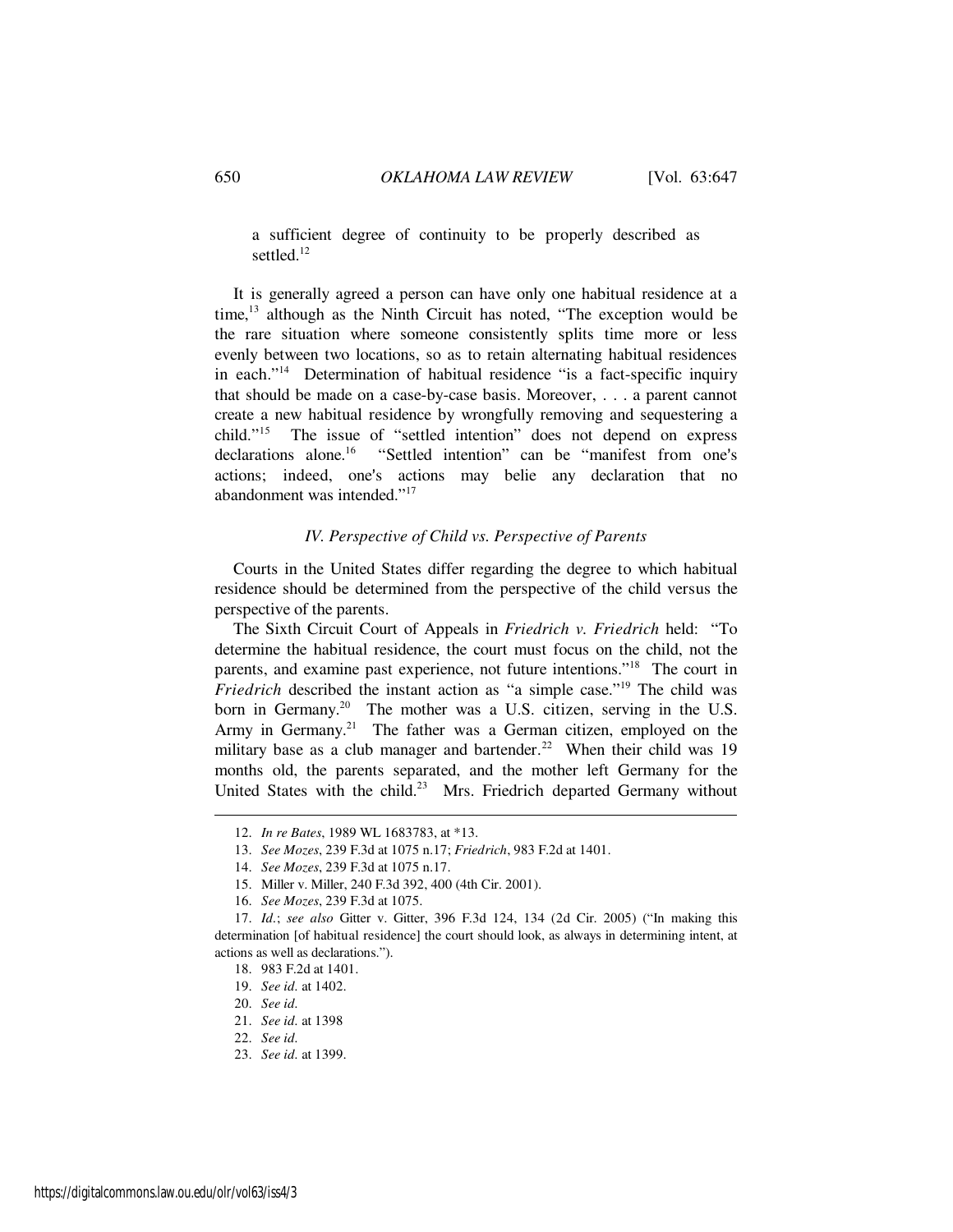Mr. Friedrich's consent or knowledge.<sup>24</sup> Mr. Friedrich filed a Hague Convention action in the U.S. seeking return the child.<sup>25</sup> The Sixth Circuit Court of Appeals held that the child was a habitual resident of Germany at the time of his removal.<sup>26</sup> "[The child] had resided exclusively in Germany. Any future plans that Mrs. Friedrich had for [the child] to reside in the United States are irrelevant to our inquiry. $127$  Thus, the custody dispute regarding the child should be heard in Germany - the child's state of habitual residence  $-$  unless a defense to return of the child can be proved.<sup>28</sup> The case was remanded to the trial court.<sup>29</sup>

Another case in which the Sixth Circuit focused on the perspective of the children rather than the parents is *Robert v. Tesson*. 30 *Robert* involved twin six-year-old boys who had moved multiple times with their parents between the United States and France, although the boys had spent more time in the United States than in France. $31$  In the one-year period before litigation commenced, the children spent ten months in the U.S., and three weeks in France before the mother left again to the U.S. with the children, leaving the father a note about mother's and children's departure.<sup>32</sup> During the tenmonth stay in the U.S., the boys attended kindergarten in the Denver area, vacationed with the mother's family in Yellowstone National Park, and visited their maternal grandmother in Baton Rouge.<sup>33</sup> The Sixth Circuit cited with approval the magistrate judge's finding that "the children became 'more and more socialized in the United States.'"<sup>34</sup> The court said: "a child's habitual residence is the place where he or she has been physically present for an amount of time sufficient for acclimatization and which has a degree of settled purpose from the child's perspective."<sup>35</sup> The court also said: "The twins' final trip to France lasted only three short weeks. In that time, they had few experiences that would have acclimatized them to their new surroundings, or which would indicate a settled purpose to remain in France."36

- 35. *Id.* at 998 (quoting Feder v. Evans-Feder, 63 F.3d 217, 224 (3d Cir. 1995)).
- 36. *Id.*

<sup>24.</sup> *See id.*

<sup>25.</sup> *See id.*

<sup>26.</sup> *See id.* at 1402.

<sup>27.</sup> *See id.* at 1401.

<sup>28.</sup> *See id.* at 1403.

<sup>29.</sup> *Id.*

<sup>30. 507</sup> F.3d 981, 993 (6th Cir. 2007).

<sup>31.</sup> *See id.* at 984-86.

<sup>32.</sup> *See id.* at 987, 997.

<sup>33.</sup> *See id.* at 986.

<sup>34.</sup> *Id.* at 996.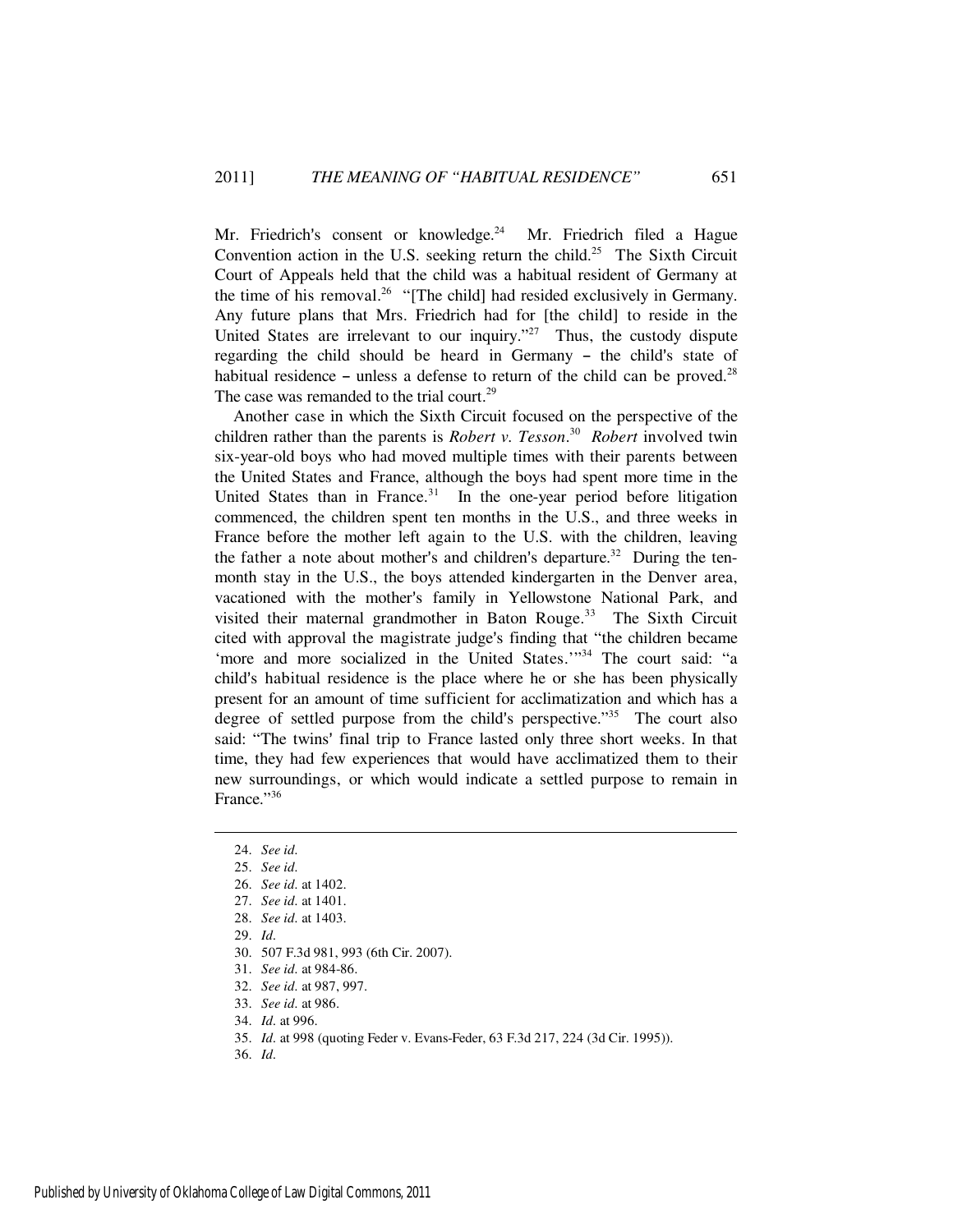Other courts have placed more emphasis on the intentions of the parents than on than the perspectives of the child. In a Second Circuit case, *Gitter v. Gitter*, <sup>37</sup> the court held:

[I]n determining a child's habitual residence, a court should apply the following standard: First, the court should inquire into the shared intent of those entitled to fix the child's residence (usually the parents) at the latest time that their intent was shared. In making this determination the court should look, as always in determining intent, at actions as well as declarations. Normally the shared intent of the parents should control the habitual residence of the child. Second, the court should inquire whether the evidence unequivocally points to the conclusion that the child has acclimatized to the new location and thus has acquired a new habitual residence, notwithstanding any conflict with the parents' latest shared intent.<sup>38</sup>

In *Gitter*, the father wanted to move from the United States to Israel.<sup>39</sup> The mother was reluctant to do so, but agreed to move to Israel on a trial basis when the child was three months old. $40$  After eleven months in Israel, the mother returned to the United States with the child, and the mother expressed a desire to remain in the United States.<sup>441</sup> The father, with the aid of a family friend "eventually convinced [the mother] to return to Israel by promising her that if she were still unhappy in six months, she could return to the United States."<sup>42</sup> Approximately five months later, the mother and child traveled to the United States, purportedly on vacation, and did not

<sup>37. 396</sup> F.3d 124 (2d Cir. 2005).

<sup>38.</sup> *Id.* at 134. Other circuit courts have focused on parental intent. *See* Maxwell v. Maxwell, 588 F.3d 245, 251 (4th Cir. 2009); Ruiz v. Tenorio, 392 F.3d 1247, 1252-54 (11th Cir. 2004)(per curiam); Mozes v. Mozes, 239 F.3d 1067, 1076-78 (9th Cir. 2001); *see also* Nicolson v. Pappalardo, 605 F.3d 100, 103-04 (1st Cir. 2010) ("the majority of federal circuits . . . have adopted an approach that begins with the parents' shared intent or settled purpose regarding their child's residence"). *But cf.* Feder v. Evans-Feder, 63 F.3d 217, 224 (3d Cir. 1995) ("we believe that a child's habitual residence is the place where he or she has been physically present for an amount of time sufficient for acclimatization and which has a 'degree of settled purpose' from the child's perspective. We further believe that a determination of whether any particular place satisfies this standard must focus on the child and consists of an analysis of the child's circumstances in that place and the parents' present, shared intentions regarding their child's presence there.")

<sup>39.</sup> *See Gitter*, 396 F.3d at 128.

<sup>40.</sup> *See id.*

<sup>41.</sup> *See id.* at 128-29.

<sup>42.</sup> *Id.* at 129.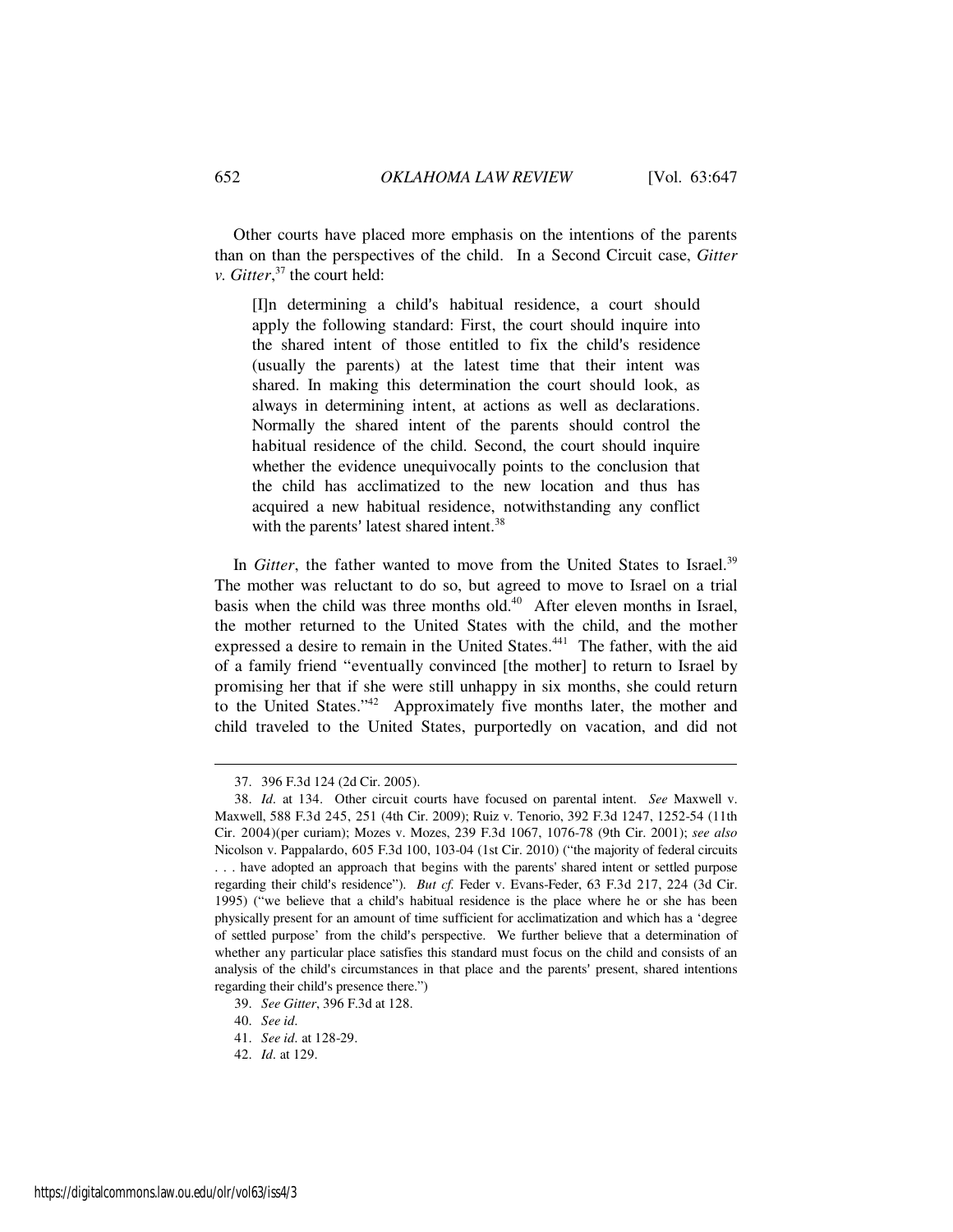return to Israel.<sup>43</sup> The father filed an action in New York federal court seeking return of the child under the Hague Convention.<sup>44</sup>

In explaining why the court should give primary focus to the intent of the parents, the court said: "'[c]hildren . . . normally lack the material and psychological wherewithal to decide where they will reside.' Thus, it is more useful to focus on the intent of the child's parents or others who may fix the child's residence.  $\ldots$  . Informed by these holdings, we will presume that a child's habitual residence is consistent with the intentions of those entitled to fix the child's residence at the time those intentions were mutually shared."<sup>45</sup>

The Second Circuit seemed to agree with the trial court's finding "that there was no 'settled mutual intent to make Israel [the child's] permanent home."<sup>46</sup> The case was nonetheless remanded for application of the proper legal standard, including examination of "the evidence to determine if it unequivocally points to the child having acclimatized and thus acquired Israel as his habitual residence."<sup>47</sup>

Similarly, in *Ruiz v. Tenorio*, the 11th Circuit focused more on the intent of the parents than the perspective of the children.<sup>48</sup> In *Ruiz*, the father was a citizen of Mexico; the mother was a citizen of the U.S.; and the children were approximately ages five and ten when the litigation began.<sup>49</sup> After having spent seven years in United States, the family moved to Mexico for what the father and mother agreed was "a trial period and that if it did not work out, the family would move back."<sup>50</sup> The family spent more than two years and ten months in Mexico, and the children were enrolled in school there.<sup>51</sup> The mother took the children to the U.S. and told the father they would not be returning.<sup>52</sup> The father convinced the mother to return to Mexico and give the marriage another try.<sup>53</sup> She did so, but the reconciliation attempt lasted only a few months, and the mother then left for

<sup>43.</sup> *See id.*

<sup>44.</sup> *See id.*

<sup>45.</sup> *Id.* at 132-33 (quoting Mozes v. Mozes, 239 F.3d 1061, 1076 (9th Cir. 2001)) (alteration in original) (footnotes omitted).

<sup>46.</sup> *Id.* at 135 (quoting Gitter v. Gitter, No. 03-CV-3374, 2003 WL 22775375, at \*4 (E.D. N.Y. Nov. 20, 2003).

<sup>47.</sup> *Id.* at 135-36.

<sup>48.</sup> *See* 392 F.3d 1247, 1253-54 (11th Cir. 2004) (per curiam).

<sup>49.</sup> *See id.* at 1249-50.

<sup>50.</sup> *Id.* at 1249.

<sup>51.</sup> *See id.* at 1249-50, 1255.

<sup>52.</sup> *See id.* at 1250.

<sup>53.</sup> *See id.*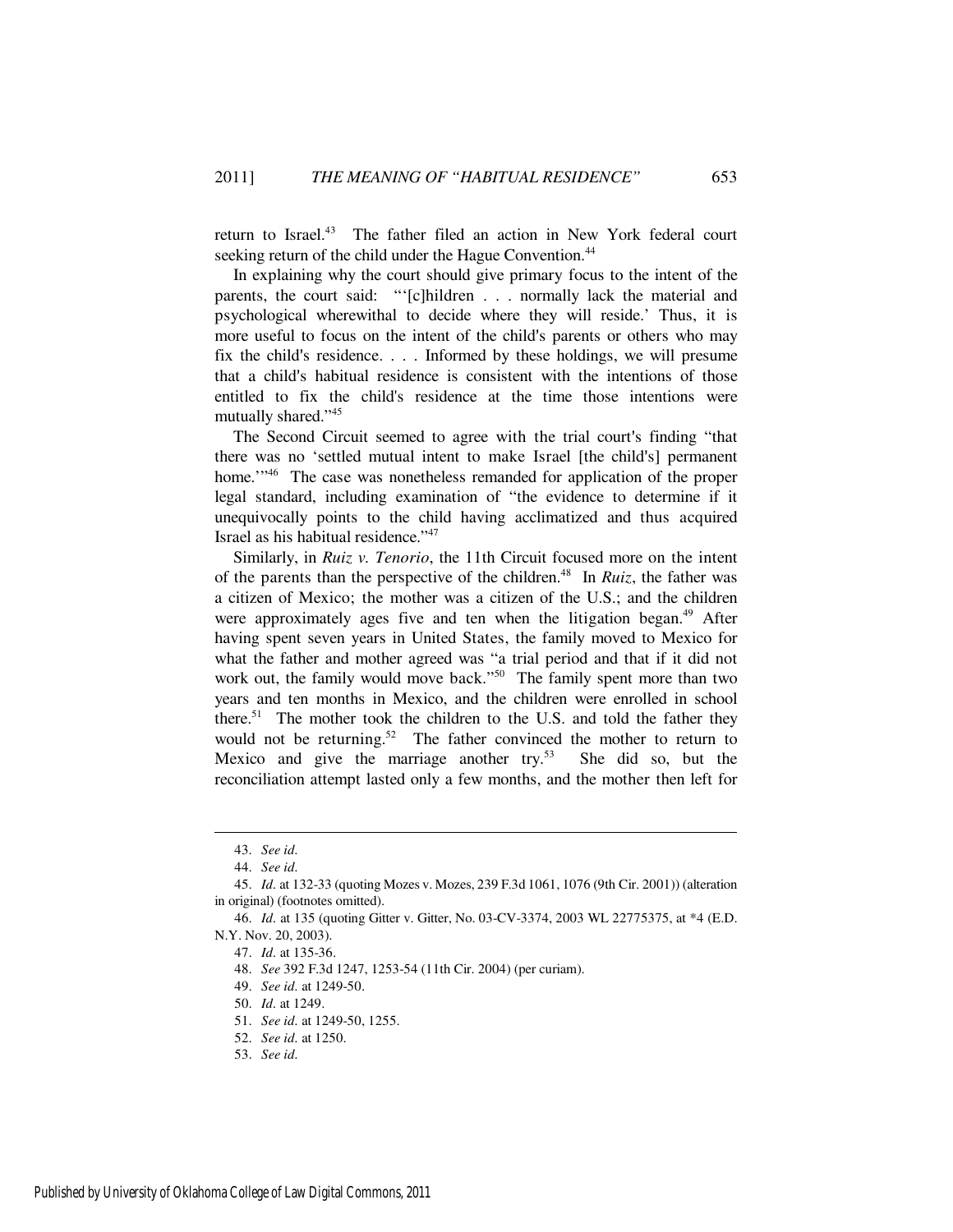the U.S. with the children without telling the father.<sup>54</sup> The father filed a wrongful removal action under the Hague Convention in the  $U.S.<sup>55</sup>$  The District Court and the Court of Appeals found that the U.S. - and not Mexico - was the children's state of habitual residence.<sup>56</sup> Although the court appeals "acknowledge<sup>[d]</sup> that this is a relatively close case,"<sup>57</sup> the court said "there was never a settled mutual intention on the part of the parents" to abandon the U.S. as the state of habitual residence and establish a new state of habitual residence in Mexico.<sup>58</sup>

Had *Ruiz* been decided by the Sixth Circuit Court of Appeals, the result would have been different. In criticizing the decision in *Ruiz*, the Sixth Circuit said: "A child who lives in Mexico, attends Mexican school, and makes Mexican friends for three years builds an attachment to Mexico that would lead any child to call that country 'home.'"<sup>59</sup> Thus, the Sixth Circuit would have found that Mexico was the state of habitual residence of the Ruiz children.

#### *V. Factors Considered When Determining "Habitual Residence"*

Courts consider a variety of factors when determining a child's habitual residence. The factors can be divided into two broad categories: factors regarding intent and factors regarding acclimatization of the child to the country of residence.<sup>60</sup> A single factor usually is not determinative, and courts often need to weigh conflicting factors. This section will list the factors that have been considered by courts and provide brief commentary about each.

#### *A. Factors Related to Parental Intent*

• *Parental employment* – The employment of one or both parents in a country to which the parents recently moved can be evidence of establishing a new habitual residence. Conversely, leaving one's employment in a country can be evidence of leaving a prior state of habitual  $residence.<sup>61</sup>$ 

<sup>54.</sup> *See id.*

<sup>55.</sup> *See id.*

<sup>56.</sup> *See id.*

<sup>57.</sup> *Id.* at 1256.

<sup>58.</sup> *Id.*

<sup>59.</sup> Robert v. Tesson, 507 F.3d 981, 991 (6th Cir. 2007).

<sup>60.</sup> A list containing some of these factors was provided in *Maxwell v. Maxwell*. *See* 588 F.3d 245, 252-54 (4th Cir. 2009).

<sup>61.</sup> *See, e.g.,* Feder v. Evans-Feder, 63 F.3d 217, 218-19, 224 (3d Cir. 1995) (husband terminated from job at U.S. bank and accepted job at Australian bank; wife, although she had misgivings about marriage, moved to Australia and accepted a role in an upcoming performance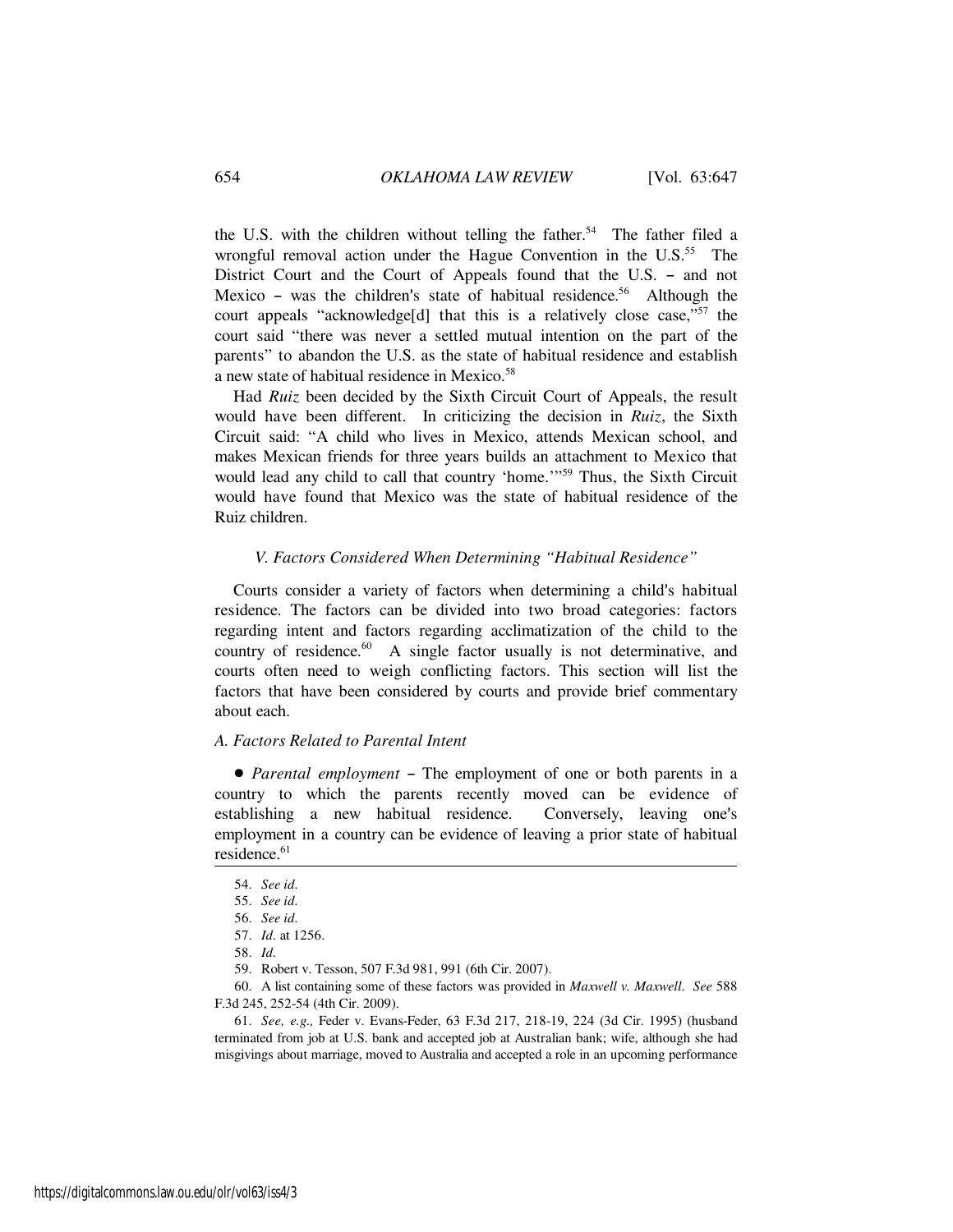• *Purchase of home* – Purchase of a home also is evidence of establishing habitual residence.<sup>62</sup> Purchase of a home is more likely to be a basis for such a finding than short-term stays with relatives or in a rental apartment.<sup>63</sup>

• *Moving of belongings* – The movement of family belonging can establish intent to establish a new habitual residence.<sup>64</sup> However, shipping some belongings while keeping other belongings in the state from which one moved can be evidence of not intending to change habitual residence.<sup>65</sup>

• *Location of bank accounts* - A parent's decision to maintain bank accounts in a country where the parent had lived, despite spending time in a new country, is evidence of the parent's tie to the original country.<sup>66</sup>

• *Obtaining driver's license and professional licenses* - Obtaining a driver's license or professional license in a new country (or attempting to obtain such licenses) is evidence of intent establish a new habitual residence.<sup>67</sup>

• *Marital instability* – If the family is moving at a time of marital instability, that can be viewed as supporting evidence that at least one of the parents did not intend to live at the new location indefinitely, and thus there was not intent to establish a new habitual residence.<sup>68</sup> This is particularly true if the parties agreed the move was for a "trial period."<sup>69</sup>

of an opera company).

<sup>62.</sup> *See, e.g., Feder*, 63 F.3d at 224 (couple purchased and renovated home in Australia). 63. *See e.g.,* Papakosmas v. Papakosmas, 483 F.3d 617, 627 (9th Cir. 2007) (not finding Greece to be the habitual residence when, among other factors, the family initially stayed with relatives and then in a rental apartment).

<sup>64.</sup> *See, e.g.,* Silverman v. Silverman, 338 F.3d 886, 898 (8th Cir. 2003) ("The [trial] court should have determined the degree of settled purpose from the children's perspective, including the family's change in geography along with their personal possessions and pets . . . ."); Silvestri v. Oliva, 403 F. Supp. 2d 378, 381, 385-86 (D. N.J. 2005) (shipping furniture including children's beds and other belongings from Argentina to U.S. was evidence of U.S. becoming habitual residence).

<sup>65.</sup> *See* Maxwell v. Maxwell, 588 F.3d 245, 253 (4th Cir. 2009).

<sup>66.</sup> *See, e.g.,* Ruiz v. Tenorio, 392 F.3d 1247, 1255 (11th Cir. 2004) (per curiam) (the mother's maintaining bank accounts and credit cards in the U.S. was cited as evidence that "the family was in limbo during its stay in Mexico" and thus supported a finding that the U.S. remained the habitual residence of the children).

<sup>67.</sup> *See Silvestri*, 403 F. Supp. 2d at 381 (father's "repeated efforts to obtain a [driver's] license, as well as the other facts surrounding his move to the United States, belie [his] assertion that he immediately objected to and opposed establishing roots in the United States"). In *Ruiz v. Tenorio*, midway during the family's period living in Mexico, the mother traveled to Florida and obtained a nursing license, which was viewed as evidence that she did not intend Mexico to become the habitual residence of herself or the children. *See* 392 F.3d at 1250, 1254.

<sup>68.</sup> *See Ruiz*, 392 F.3d at 1255.

<sup>69.</sup> *See, e.g.*, *id.* at 1249, 1254; *see also* Gitter v. Gitter, 396 F.3d 124, 128-29, 135 (2d Cir.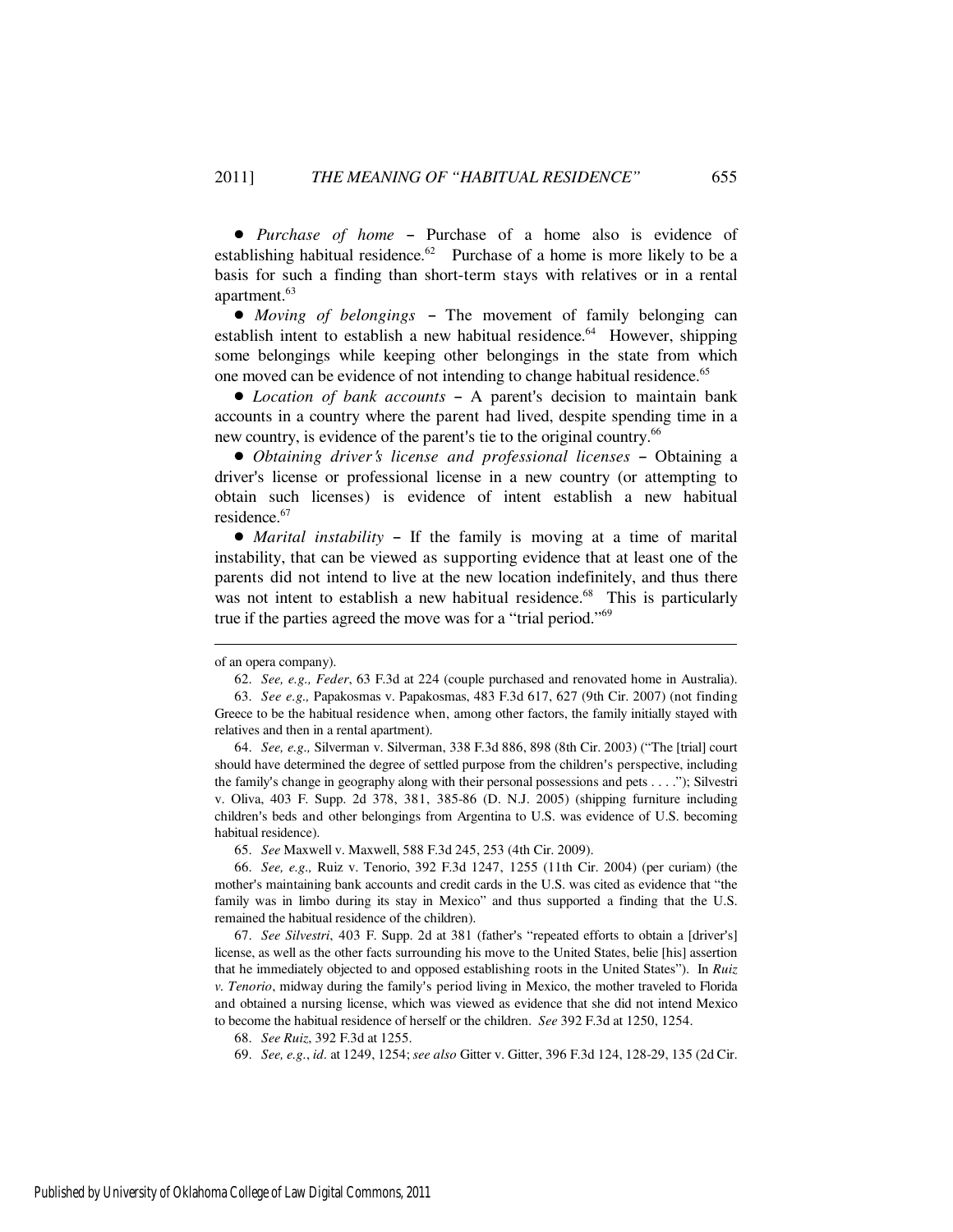• *Citizenship; immigration status; type of visa* – If a parent and child come to a country on a tourist visa and do not seek more permanent residency status, that can lead to a finding that habitual residence in the prior country from which the parent and child came was not abandoned.<sup>70</sup> A court has observed, however, "While an unlawful or precarious immigration status does not preclude one from becoming a habitual resident under the Convention, it prevents one from doing so rapidly. $171$ 

#### *B. Factors Related to Acclimatization of the Child*

Discussing acclimatization, the Ninth Circuit Court of Appeals said: "[T]he inquiry is, more generally, whether the children's lives have become firmly rooted in their new surroundings. Simply put, would returning the children to [the country from which they have been taken] be tantamount to sending them home?" $7^{72}$  Factors considered by courts in determining acclimatization include:

• *School enrollment* - Enrollment in school can be a key factor in showing that the child has acclimated to a new residence.<sup>73</sup>

• *Participation in social activities* – A child's socialization with children at school or outside of school in a new environment increases the likelihood the child will be found to have acclimated to the new environment.<sup>74</sup> Conversely, when the evidence shows the child has not adapted to a new environment, the new environment will be less likely to be found to be the child's habitual residence.<sup>75</sup>

#### 2005).

72. Holder v. Holder, 392 F.3d 1009, 1019 (9th Cir. 2004).

73. *See, e.g.,* Feder v. Evans-Feder, 63 F.3d 217, 224 (3d Cir. 1995) (citing a four-yearold's attendance in preschool and enrollment in kindergarten for the following year during the family's nearly six-month stay in Australia as evidence that Australia had become the child's habitual residence); Silvestri v. Oliva, 403 F. Supp. 2d 378, 386 (D. N.J. 2005) (citing withdrawal of children from school in Argentina and enrollment in a U.S. school as evidence of U.S. becoming the children's habitual residence).

74. *See Silvestri*, 403 F. Supp. 2d at 382, 386-87 (the court found the "children have made friends in school as well as friends they see after school" after they moved to the U.S.).

75. In *Papakosmas v. Papakosmas*, the court of appeals court found Greece not to be the habitual residence when "the district court noted that the evidence showed that the couple's son

<sup>70.</sup> *See, e.g., Ruiz*, 392 F.3d at 1255 (finding there was not shared intent to abandon residence in the United States when the mother "and the children went to Mexico on tourist visas, and there is no evidence that either [the mother or father] sought to acquire permanent legal status or Mexican citizenship for [the mother] and the children"); Mozes v. Mozes, 239 F.3d 1067, 1082 (9th Cir. 2001) (suggesting the habitual residence of the children may be Israel rather than the United States when the mother "and the children left for the United States with a temporary visa, casting considerable doubt on whether they would be allowed to remain here indefinitely even if they wished to").

<sup>71.</sup> *Mozes*, 239 F.3d at 1082 n.45.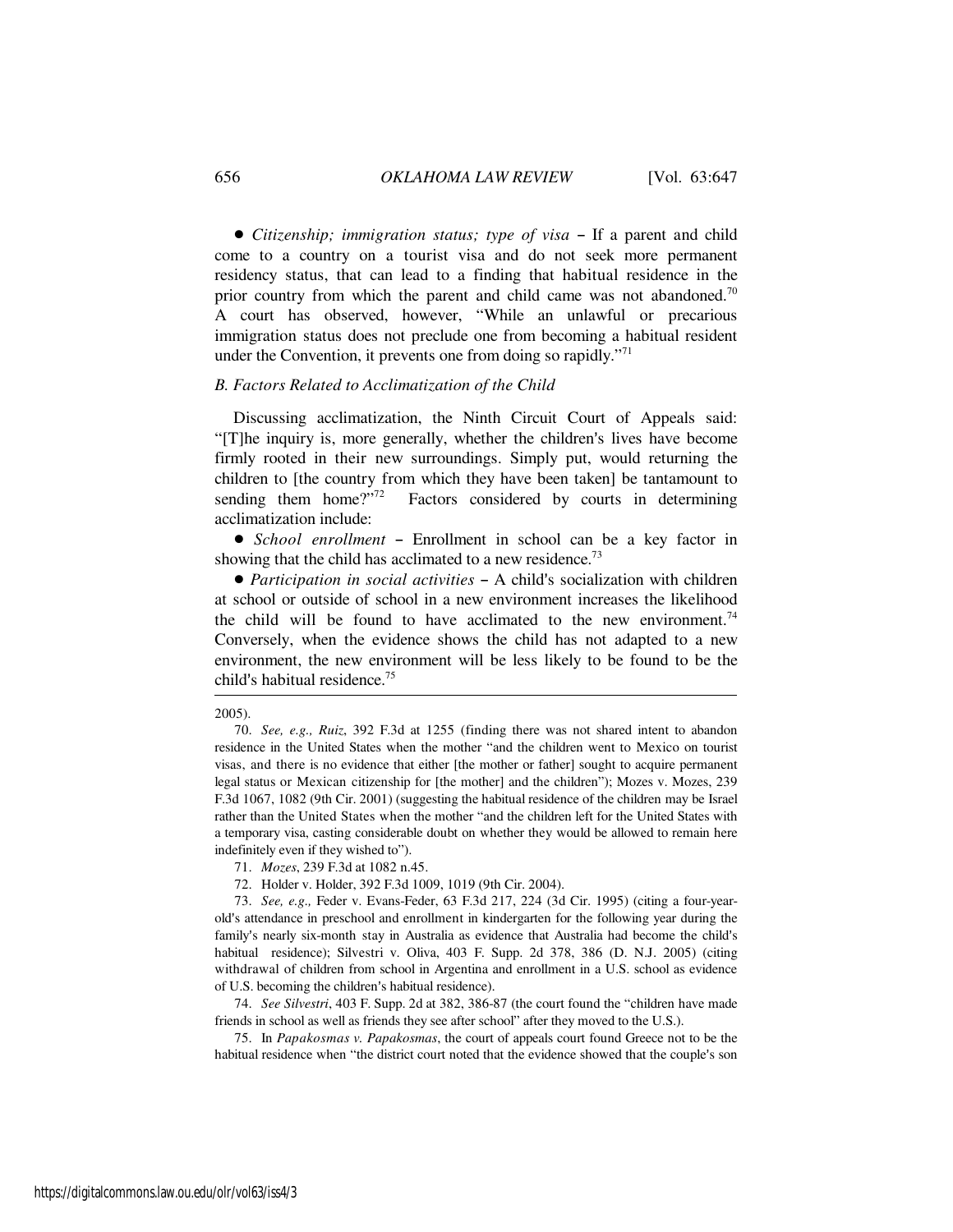• Length of stay in the country – The longer a child (and family) stay in a country, the more likely the child will be found to have acclimated the country. Since there is not a precise definition of "habitual residence" under the Convention, the length of time is not fixed. Children have been found to have acclimated and, thus to have established a new country of habitual residence, in as little as two and one-half months.<sup>76</sup> However, in one case, the children's stay in a new country of more than two years and ten months was found not to have established a new habitual residence.<sup>77</sup>

• *Child's age* – An older child is more likely to have experiences that would result in a finding of acclimatization, including ties to school and socialization.<sup>78</sup> Regarding very young children, the Ninth Circuit observed: "if a child is born where the parents have their habitual residence, the child normally should be regarded as a habitual resident of that country. . . . Once this initial habitual residence has been established, we recognize that it is practically impossible for a newborn child, who is entirely dependent on its parents, to acclimatize independent of the immediate home environment of the parents."<sup>79</sup>

was not adapting well to his new environment, and often had headaches and crying fits." 483 F.3d 617, 626 (9th Cir. 2007). The court also said: "[W]e note that although the passage of time itself is not dispositive on the issue of acclimatization, it is instructive that the children spent nearly all of their lives in the United States, spoke little Greek, and had visited the country only three or four times for two to three weeks at a time. With the irregular set-up of their household in Greece, four months was an insufficient time for the children to 'develop[ ] deep-rooted ties to the family's new location.'" *Id.* at 627 (alteration in original) (quoting *Holder*, 392 F.3d at 1021).

<sup>76.</sup> In *Silvestri v. Oliva*, the children arrived in the U.S. from Argentina on March 22, 2003; the court found the father insisted that the children return to Argentina in early June 2003, and the mother refused. *See* 403 F. Supp. 2d at 384-86. Ultimately, the court determined that the habitual residence was the United States. *Id.* In *Feder v. Evans-Feder*, the child "moved, with his mother and father, from Pennsylvania to Australia where he was to live for at the very least the foreseeable future, and stayed in Australia for close to six months, a significant period of time for a four-year old child." *See* 63 F.3d 217, 224 (3d Cir. 1995).

<sup>77.</sup> Ruiz v. Tenorio, 392 F.3d 1247, 1250, 1259 (11th Cir. 2004) (per curiam).

<sup>78.</sup> *See supra* notes 74-76 and accompanying text.

<sup>79.</sup> *Holder*, 392 F.3d at 1020-21 (footnote omitted) (citation omitted). Regarding the impact of the age of a very young child on determining habitual residence, the Sixth Circuit (which focuses initially on the intent of the parents) said:

While we recognize that a very young or developmentally disabled child may lack cognizance of their surroundings sufficient to become acclimatized to a particular country or to develop a sense of settled purpose, this case does not present us with such a child. We therefore express no opinion on whether the habitual residence of a child who lacks cognizance of his or her surroundings should be determined by considering the subjective intentions of his or her parents.

Robert v. Tesson, 507 F.3d 981, 992 n.4 (6th Cir. 2009) (citation omitted).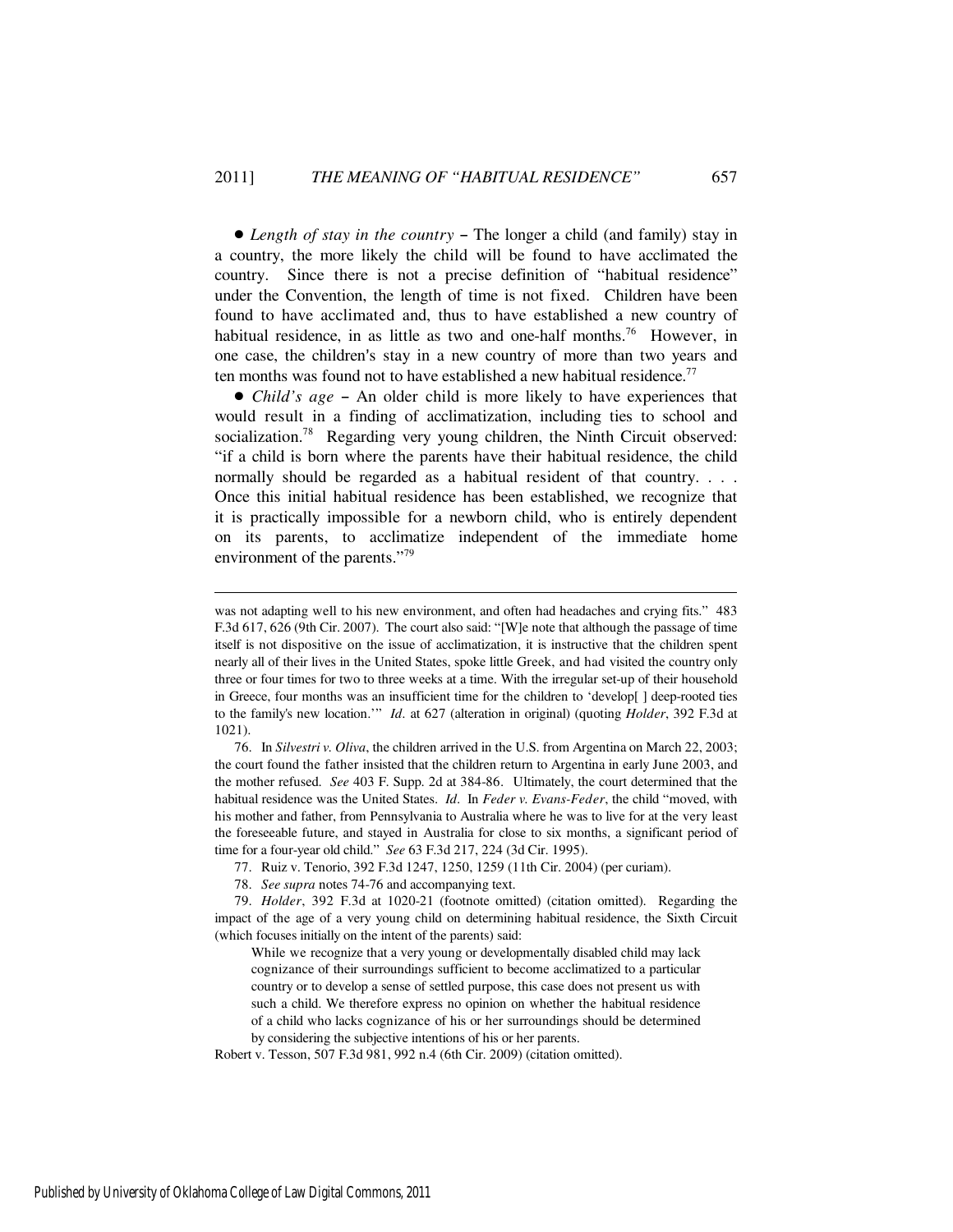#### *VI. Comparison of "Habitual Residence" and Jurisdictional Principles of the UCCJEA*

The rules governing child custody jurisdiction in the United States are contained in the Uniform Child Custody Jurisdiction and Enforcement Act (UCCJEA), which has been adopted in all states except Massachusetts. $80$ 

The rules of the UCCJEA are more precise than the rules of habitual residence. While "habitual residence," as the term has been construed by courts, relies on subjective concepts such as "intent," "shared intent," and "acclimatization," the UCCJEA uses the term "lives" and sets specific time periods. Under the UCCJEA, the power to make an initial custody determination is given to the child's "home state" if one exists. $81$ 

"Home State" means the State in which a child lived with a parent or a person acting as a parent for at least six consecutive months immediately before the commencement of a childcustody proceeding. In the case of a child less than six months of age, the term means the State in which the child lived from birth with any of the persons mentioned. A period of temporary absence of any of the mentioned persons is part of the period. $82$ 

Once a state has made a child custody determination, that state "has exclusive, continuing jurisdiction over the determination" until the child, the child's parent (or the person acting as parent) have all left the state, or those persons no longer have a "significant connection" with the state.<sup>83</sup>

<sup>80.</sup> *See Legislative Fact Sheet - Child Custody Jurisdiction and Enforcement Act*, UNIFORM LAWS COMMISSION, http://www.uniformlaws.org/LegislativeFactSheet.aspx?title=Child%20 Custody%20Jurisdiction%20and%20Enforcement%20Act (last visited Sept. 29, 2011); *see also UCCJEA Adoptions*, UNIFORM LAWS COMMISSION, http://www.uniformlaws.org/Shared/docs/ UCCJEAadoptions.pdf (last visited Sept. 29, 2011). The UCCJEA was approved by the National Conference of Commissioners on Uniform State Laws (now called the Uniform Law Commission) in 1997. *See* Nat'l Conference of Comm'rs of Unif. State Laws, *Uniform Child Custody Jurisdiction & Enforcement Act*, U. PENNSYLVANIA L. SCH., http://www.law.upenn. edu/bll/archives/ulc/uccjea/final1997act.pdf (last visited June 24, 2011). The jurisdictional principles of the UCCJEA are similar to those of the federal Parental Kidnapping Prevention Act. *See* 28 U.S.C. § 1738A (2006). Professor Robert Spector of the University of Oklahoma College of Law served as Reporter for the Act. Jeff Atkinson of DePaul University College of Law (author of this paper) served as the ABA Advisor for the Act.

<sup>81.</sup> *See* Unif. Child Custody Jurisdiction & Enforcement Act § 201(a), 9 U.L.A. 133 (1999 & Supp. 2010).

<sup>82.</sup> *Id.* § 102(7), 9 U.L.A. 102.

<sup>83.</sup> *Id.* § 202(a), 9 U.L.A. 134. The full text of section 202 is:

<sup>(</sup>a) Except as otherwise provided in Section 204, a court of this State which has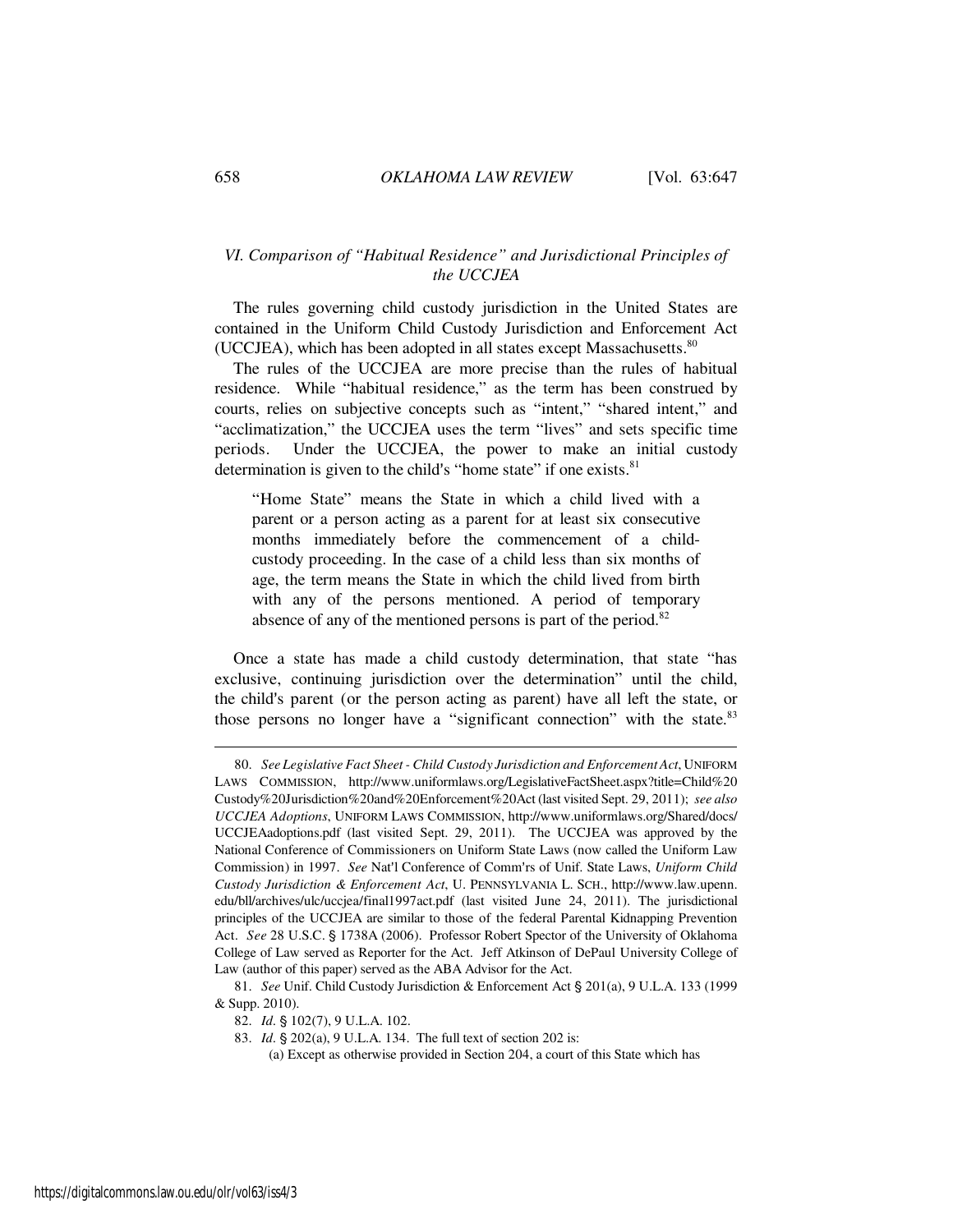There is some is some ambiguity regarding the UCCJEA's terms of "temporary absence" and "significant connection," but the level of ambiguity and uncertainty is much less than has arisen in construing "habitual residence."

The UCCJEA's use of the term "lived" in the definition of "home state" focusses on the child's physical presence rather than intent of the parents.<sup>884</sup> As the Supreme Court of Texas observed:

[T]he Legislature used the word "lived" "precisely to avoid complicating the determination of a child's home state with inquiries into the states of mind of the child or the child's adult caretakers." . . . The UCCJEA was thus intended to give prominence to objective factors. We believe that the UCCJEA should be construed in such a way as to strengthen rather than undermine the certainty that prioritizing home-state jurisdiction was intended to promote, and thus decline to apply a test to determine where a child "lived" based on the parties' subjective intent.<sup>85</sup>

Habitual residence as applied through the Hague Convention on the Protection of Children<sup>86</sup> also places a different burden than the UCCJEA

made a child-custody determination consistent with Section 201 or 203 has exclusive, continuing jurisdiction over the determination until:

*Id.* 

84. *See* Unif. Child Custody Jurisdiction & Enforcement Act § 202(7), 9 U.L.A. 658.

85. Powell v. Stover, 165 S.W.3d 322, 326 (Tex. 2005) (quoting Escobar v. Reisinger, 2003-NMCA-047, & 16, 133 N.M. 487, 64 P.3d 514. In *Powell*, the court found that Tennessee - and not Texas - was the child's home state after the child moved from Texas and had lived in Tennessee for eleven months. *See id.* at 328. The court did not accept the mother's argument that the stay in Texas was only "temporary" and that she intended to return to Texas. *See id.*

86. *See* Convention on Jurisdiction, Applicable Law, Recognition, Enforcement and Cooperation in Respect of Parental Responsibility and Measures for the Protection of Children *supra* note 5.

 $(1)$  a court of this State determines that neither the child, nor the child and one parent, nor the child and a person acting as a parent have a significant connection with this State and that substantial evidence is no longer available in this State concerning the child's care, protection, training, and personal relationships; or

<sup>(2)</sup> a court of this State or a court of another State determines that the child, the child's parents, and any person acting as a parent do not presently reside in this State.

<sup>(</sup>b) A court of this State which has made a child-custody determination and does not have exclusive, continuing jurisdiction under this section may modify that determination only if it has jurisdiction to make an initial determination under Section 201.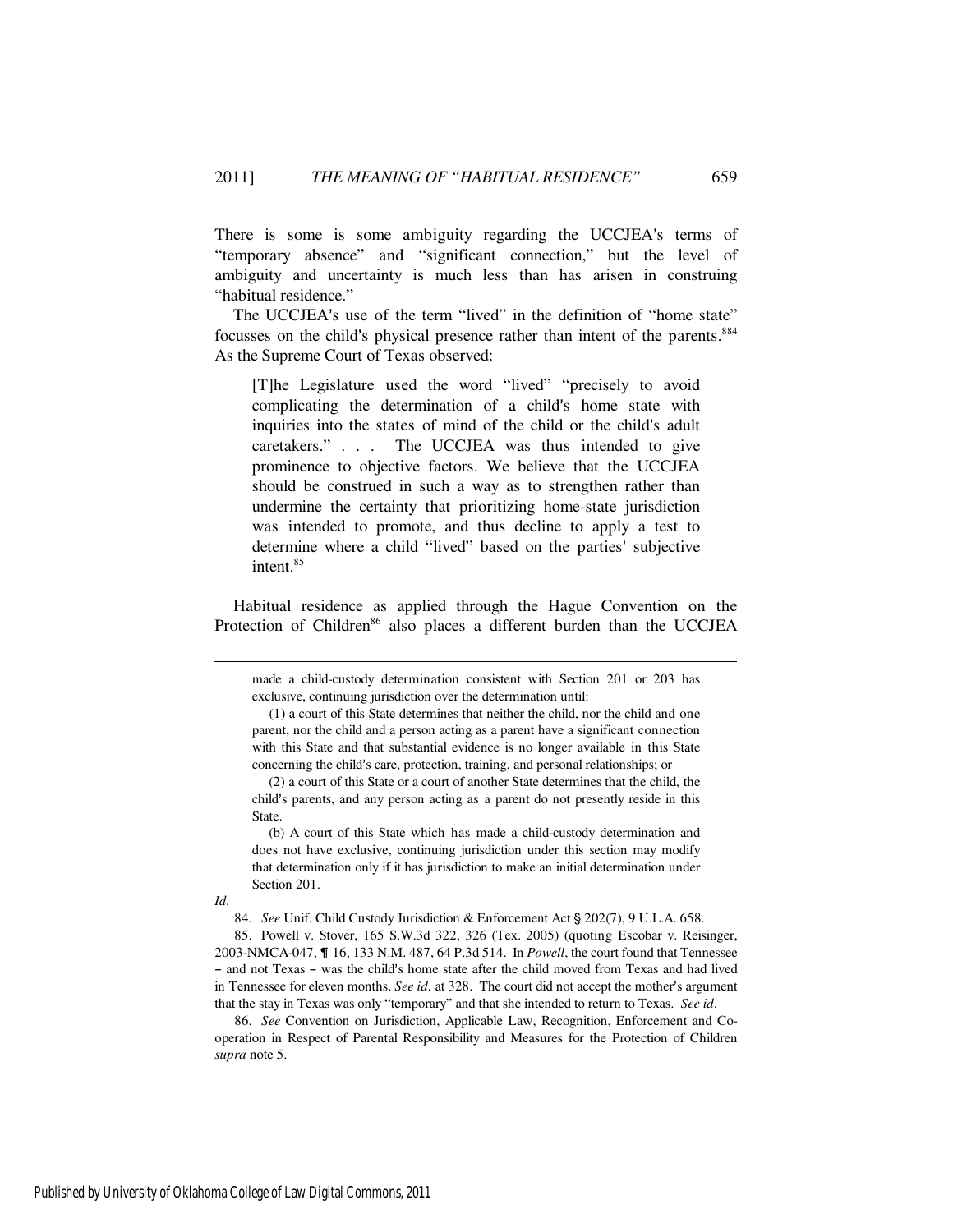regarding travel to the forum in actions to modify a custody determination. UCCJEA places the burden of travel to the forum on the party who has changed the status quo by moving away from the forum that made the initial (or prior) custody determination. If a parent moved with the child from the child's former home state, that parent will need to return to the state that issued the prior order to litigate future custody disputes (unless the court that issued the earlier order finds that it is not a convenient forum).<sup>87</sup> The Hague Convention on the Protection of Children, on the other hand, directs that litigation concerning a child's custody (or property) take place in the state of the child's habitual residence.<sup>88</sup> Thus, in an action to modify custody of a child, a parent who stayed in the state where an earlier custody determination was made will have to travel to the child's new state of habitual residence to litigate custody or rights of access.<sup>89</sup>

Since the United States has ratified the Hague Convention on the Protection of Children, U.S. courts will use habitual residence to determine which country has jurisdiction over international custody disputes. The Uniform Law Commission has formed a drafting committee to amend the UCCJEA to apply habitual residence to international disputes. The drafting committee held its first meeting in September 2011. The drafting process generally takes two to three years. It is anticipated that the UCCJEA's existing rules regarding home state jurisdiction and exclusive, continuing jurisdiction will continue to apply to custody disputes involving different states within the United States.

#### *VII. Conclusion*

Globalization has many facets. In addition to economic and business integration, globalization encompasses international links within families

<sup>87.</sup> *See* Unif. Child Custody Jurisdiction & Enforcement Act § 207, 9 U.L.A. 141 (1999) (the "Inconvenient Forum" provision). In order for the state that issued the prior order to have exclusive, continuing jurisdiction, the child, a parent, or a person acting as parent must continue to reside in the state. *See id.* § 202(a), 9 U.L.A. 134-35. (Supp. 2010).

<sup>88.</sup> Article 5 of the Hague Convention on the Protection of Minors provides:

<sup>(1)</sup> The judicial or administrative authorities of the Contracting State of the habitual residence of the child have jurisdiction to take measures directed to the protection of the child's person or property.

 $(2)$  Subject to Article 7, in case of a change of the child's habitual residence to another Contracting State, the authorities of the State of the new habitual residence have jurisdiction.

*See* Convention on Jurisdiction, Applicable Law, Recognition, Enforcement and Co-operation in Respect of Parental Responsibility and Measures for the Protection of Children, *supra* note 5, art. 5(2).

<sup>89.</sup> *See id.*